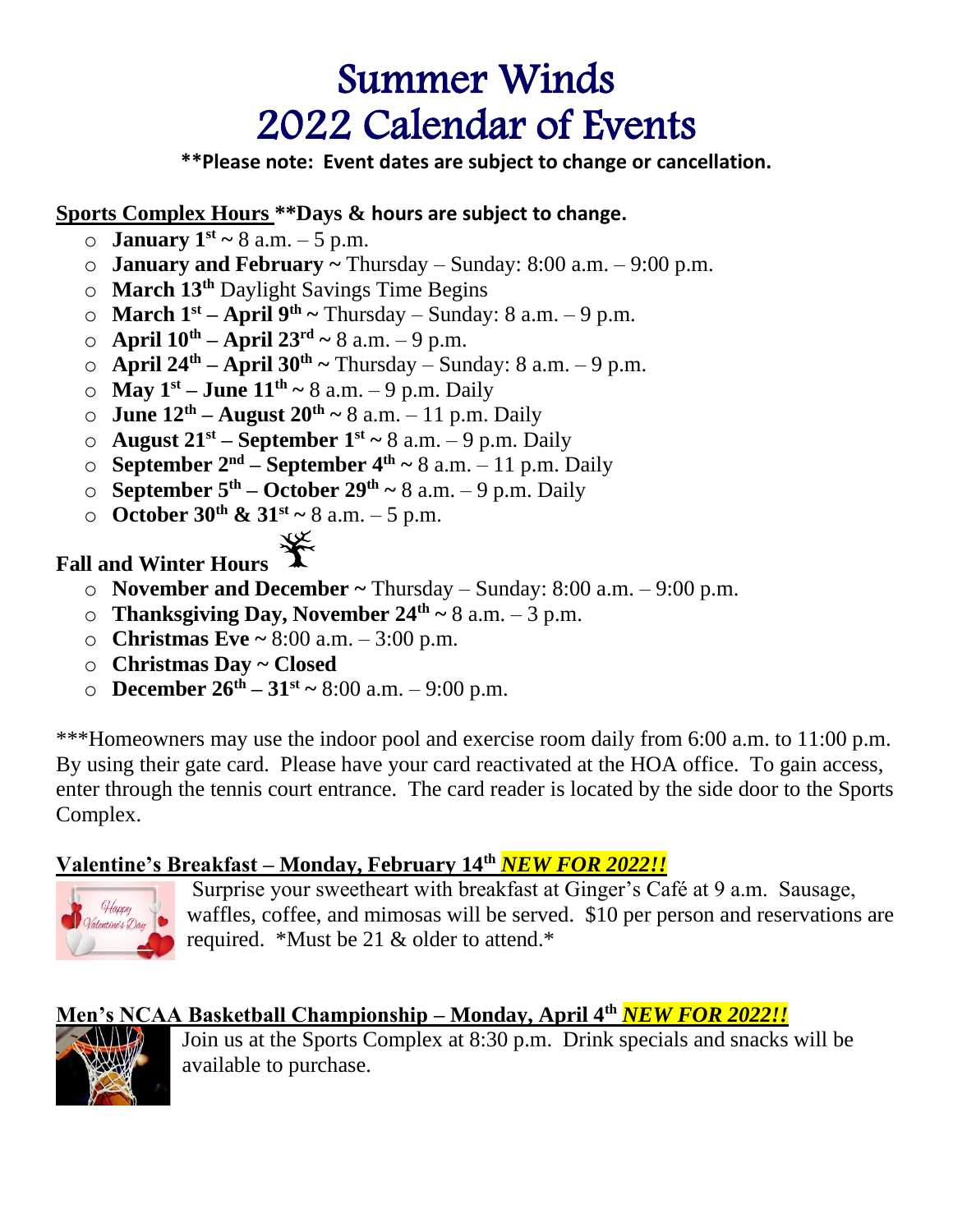# **Annual Easter Egg Hunt – Saturday, April 16th**

Join us on the front lawn for the egg hunt, games, and lunch with the Easter Bunny! Games will include bunny hop sack races, egg toss, and an egg roll relay. Lunch with the

Easter Bunny begins at 11:00 a.m. and ends at 1:00 p.m. Hotdogs, chips, cupcakes, and drinks will be served. Cost is \$4.50 plus tax per plate. Don't forget to register for our Large Easter Basket Give Away! To win the basket, you must compete in our exciting Jellybean Count Contest! The person coming closest to



the correct amount without going over is the winner. The winner will be announced at 1:00 p.m. You must be present to win. In the event of inclement weather, activities will be held inside the Sports Complex.

# **Easter Sunrise Service – Sunday, April 17th \*This event is pending\***



The Salter Path Methodist Church will be conducting a sunrise service at the "A" beach access, weather permitting. Should there be inclement weather; services will be held inside Ginger's Cafe. Refreshments will be served afterwards. The service will begin between 6:00 - 6:30 a.m.

# **Kentucky Derby Party – Saturday, May 7th** *NEW FOR 2022!!*



Join us at the Sports Complex 5:30 p.m. – 7 p.m. Mint Julips and drink specials will be available for purchase. Light snacks will be provided. A prize will be given for the best-looking hat!

# **Mother's Day – Sunday, May 8 th**



Carnation bouquets will also be given away at the Sports Complex, beginning at 9:00 a.m. while supplies last. Be sure to sign up for the raffle. You must be on the property to win.

# **Ginger's Cafe Opens! - Thursday, May 26 th**

Gingers Cafe opens for the 2022 summer season!

#### **Memorial Weekend Hours: Friday, May 27 th – Sunday, May 29th**

Sport's Complex: 8 a.m. – 9 p.m. Ginger's Café: Friday and Sunday ~11:00 a.m. – 9:00 p.m. Saturday  $\sim 11:00$  a.m.  $-10:00$  p.m.

# **Memorial Weekend Celebration - Saturday, May 28 th**



Summer Winds Annual Memorial Day BBQ  $\sim 6:00$  p.m. until 7:00 p.m. with live entertainment. Details will be announced at a later date. Tickets must be purchased by 1 p.m. on Saturday, May 28<sup>th</sup> at Ginger's Café.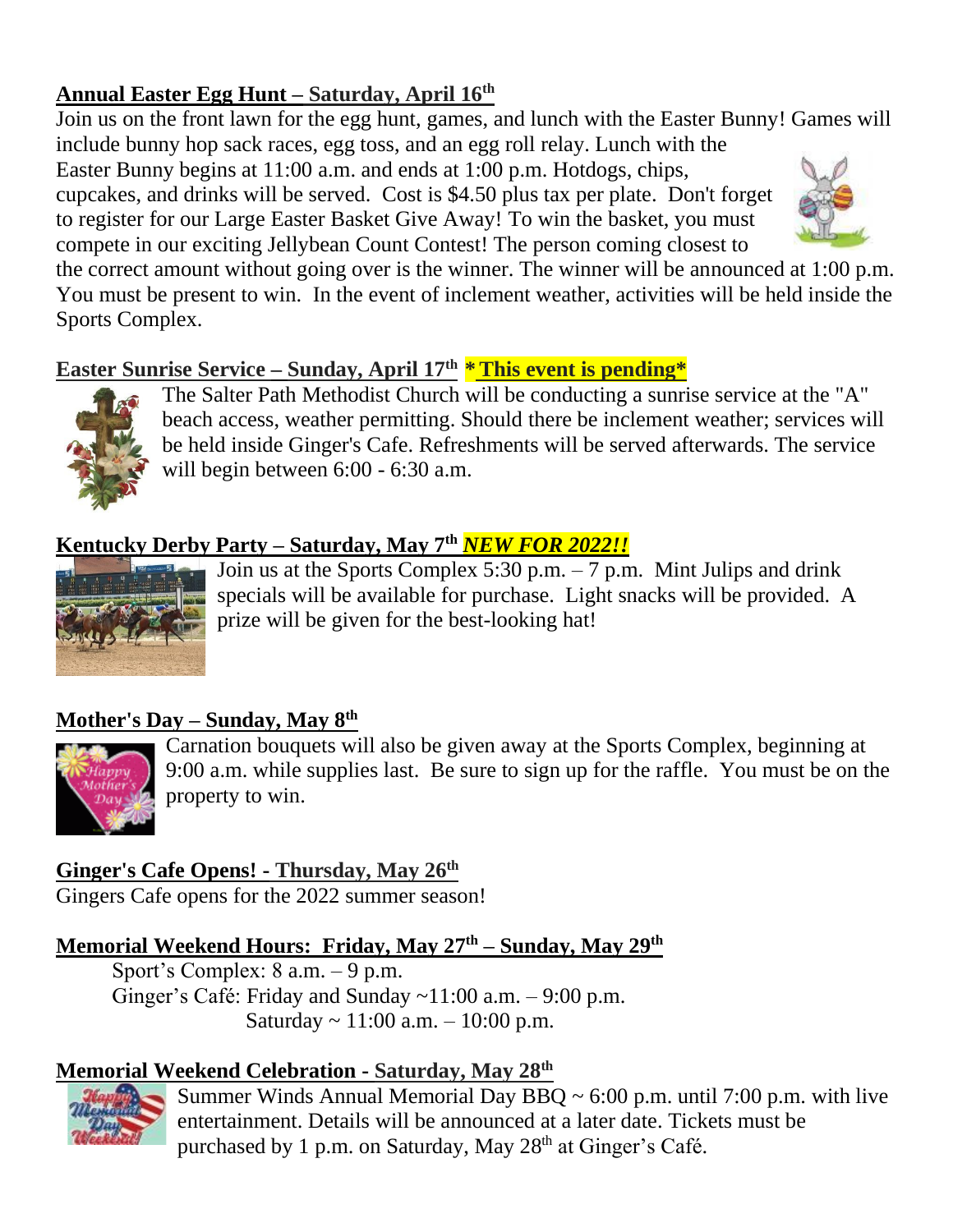#### **Summer Caterings Schedule: Saturday, May 28 th through Saturday, September 3 rd**

- Saturday, May  $28^{th}$  BBQ & Fried Chicken
- Thursday, June  $16<sup>th</sup> B B Q \&$  Fried Chicken
- Thursday, June  $23^{\text{rd}} \text{BBQ}$  & Fried Chicken
- Thursday, June  $30<sup>th</sup> BBO & Fried Chicken$
- Monday, July  $4<sup>th</sup>$  Fried Chicken & Shrimp
- Thursday, July  $14<sup>th</sup> B B Q \&$  Fried Chicken
- Thursday, July  $21^{st}$  BBQ & Fried Chicken
- Thursday, July  $28^{th}$  BBQ & Fried Chicken
- Thursday, August  $4<sup>th</sup> BBQ$  & Fried Chicken
- Thursday, August  $11<sup>th</sup> BBQ$  & Fried Chicken
- Saturday, September  $3<sup>rd</sup>$  Fried Chicken & Shrimp



*All dinner times begin at 6:00 p.m. at Ginger's Cafe. Dinner Schedule is subject to change. All major credit cards are accepted. All tickets must be purchased by 1:00 p.m. on the day of the scheduled dinner. Prices will be posted prior to the event. All dinners catered by Moore's Chicken & Barbeque.*

#### **Father's Day - Sunday, June 19th**



Fathers join us in the Sports Complex at 9:00 a.m. for donuts and coffee, while supplies last. Be sure to sign up for the raffle. You must be on the property to win.

# **Weekly Activities at Ginger's Café - Monday, June 13th through Friday, August 12 th**



# o **Monday ~** Sundaes on Mondays. Build your own from 2:00 p.m. - 4:00 p.m.

o **Tuesday ~** Free Beach Bingo from 6:30 p.m. - 8:00 p.m. Prizes awarded!

o **Wednesday ~** Hump Day hot dogs \$ 1.50 each from 11:00 a.m. – 2:00 p.m.

o **Thursday ~** BBQ Dinner night 6:00 p.m. – 7:00 p.m.

o **Friday ~** Game night! Variety of games to enjoy with family & friends. Join us at 6:30 p.m.

#### **Independence Day Celebration – Monday, July 4 th**



The celebration begins at 11:00 a.m. around "A" pool, beside Ginger's Café. There will be grilled hot dogs, watermelon slices, apple pies, popcorn, and sodas for \$1.00 each and \$2 beer. At 2:00 p.m. will have an egg on a spoon race and a hula hoop contest. Prizes will be awarded for each contest. At 6:00 p.m. join us for a fried chicken and shrimp dinner. Tickets must be purchased by 1:00 p.m. on Monday. Live entertainment (TBA) from 6:30 p.m. to 10:00 p.m. at "A" pool.

# **Farewell Dinner – Fried Chicken & Shrimp – Saturday, September 3 rd:**

Our very last dinner of the Summer Season is 6:00 p.m.- 7:00 p.m.! Live entertainment will also be provided from 6:30 – 10:00 p.m. Buy your ticket in Ginger's Café by 1:00 p.m. Saturday.